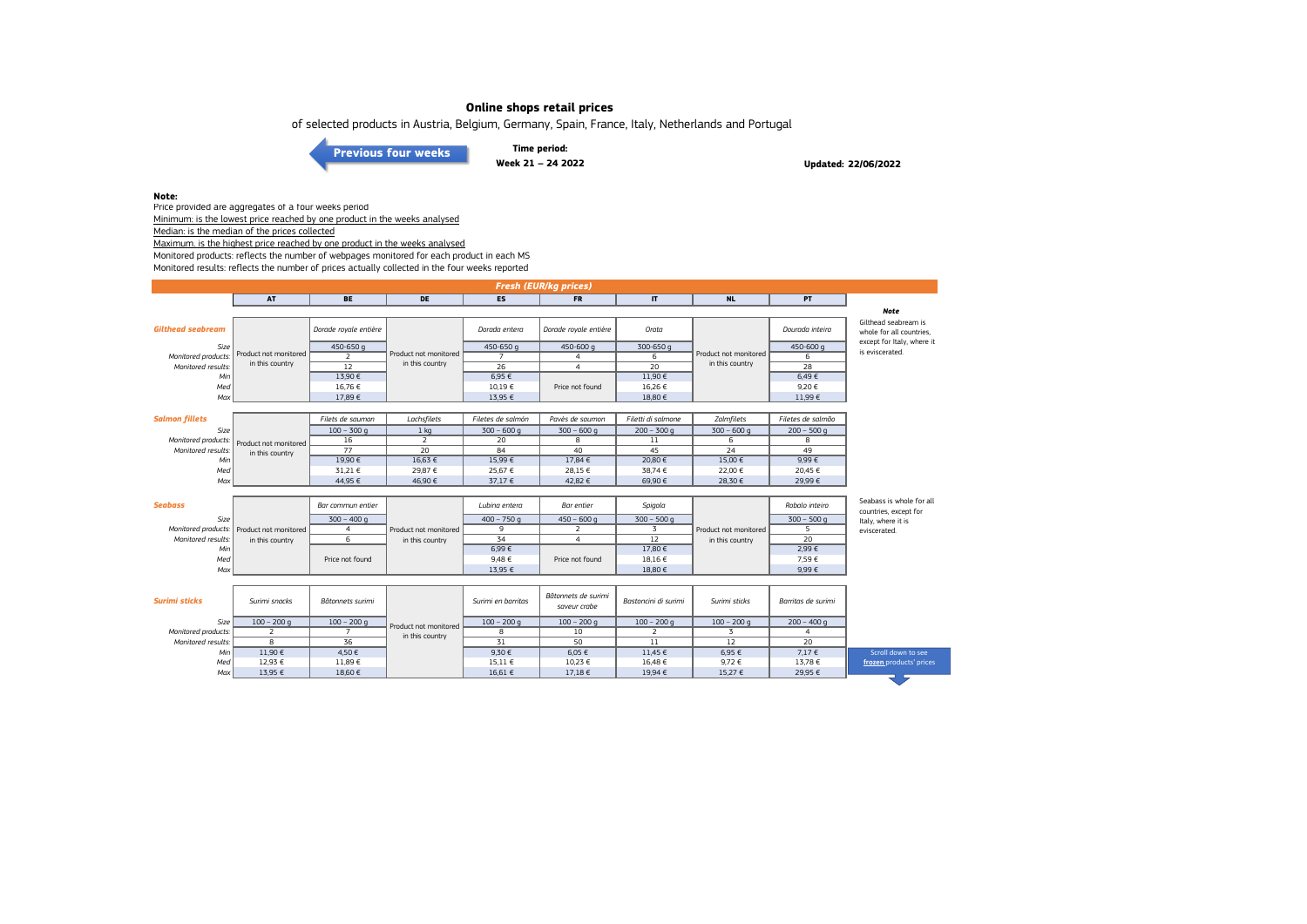| of selected products in Austria, Belgium, Germany, Spain, France, Italy, Netherlands and Portugal |                                |                                    |                                   |                                                                       |                                                             |                                            |                                                   |                                |                                                                                                   |  |  |
|---------------------------------------------------------------------------------------------------|--------------------------------|------------------------------------|-----------------------------------|-----------------------------------------------------------------------|-------------------------------------------------------------|--------------------------------------------|---------------------------------------------------|--------------------------------|---------------------------------------------------------------------------------------------------|--|--|
| Time period:                                                                                      |                                |                                    |                                   |                                                                       |                                                             |                                            |                                                   |                                |                                                                                                   |  |  |
| <b>Previous four weeks</b><br>Week 21 - 24 2022<br>Updated: 22/06/2022                            |                                |                                    |                                   |                                                                       |                                                             |                                            |                                                   |                                |                                                                                                   |  |  |
|                                                                                                   |                                |                                    |                                   |                                                                       |                                                             |                                            |                                                   |                                |                                                                                                   |  |  |
|                                                                                                   |                                |                                    |                                   |                                                                       | <b>Frozen (unit prices)</b>                                 |                                            |                                                   |                                |                                                                                                   |  |  |
|                                                                                                   | AT                             | <b>BE</b>                          | <b>DE</b>                         | ES                                                                    | <b>FR</b>                                                   | $\mathsf{I}\mathsf{T}$                     | <b>NL</b>                                         | PT                             |                                                                                                   |  |  |
|                                                                                                   |                                |                                    |                                   |                                                                       |                                                             |                                            |                                                   |                                | <b>Note</b>                                                                                       |  |  |
| Alaska pollock<br>fillets, breaded and<br><b>battered</b>                                         | Polar-Dorsch paniert           | Filets de colin<br>d'Alaska, panés | Panierte Alaska<br>seelachsfilets | Filetes de abadejo de<br>Alaska, empanados y<br>rebozados, congelados | Tranches de filets de<br>colin d'Alaska panées<br>préfrites | Filetti di pollack<br>d'Alaska impanati    | Alaska koolvisfilets,<br>gepaneerd en<br>gehavend | Escamudo do Alasca,<br>panado  |                                                                                                   |  |  |
| Size                                                                                              | $400 - 500$ q                  | $400 - 500q$                       | $400 - 500$ q                     | $400 - 500$ q                                                         | $400 - 500$ q                                               | $400 - 500$ q                              | $300 - 500$ q                                     | $400 - 500$ q                  |                                                                                                   |  |  |
| Monitored products.                                                                               | 10                             | $\overline{6}$                     | 5                                 | $\overline{7}$                                                        | 21                                                          | $\overline{7}$                             | 3                                                 | 8                              |                                                                                                   |  |  |
| Monitored results.                                                                                | 40                             | 16                                 | 18                                | 19                                                                    | 68                                                          | 40                                         | 9                                                 | 18                             |                                                                                                   |  |  |
| Min                                                                                               | 2.99€                          | 1.39€                              | 2.19€                             | 1.70€                                                                 | 1.89€                                                       | 2.69€                                      | 4.59€                                             | 1.99€                          |                                                                                                   |  |  |
| Med                                                                                               | 7,86 €<br>12,99€               | 4,17€<br>5,25 €                    | 2,96 €<br>4,99€                   | 3,02 €<br>4,05 €                                                      | 4,51 €                                                      | 4.33 €<br>6,59€                            | 5,63 €<br>6,89€                                   | 3,43 €<br>4,99€                |                                                                                                   |  |  |
| Max                                                                                               |                                |                                    |                                   |                                                                       | 14,89€                                                      |                                            |                                                   |                                |                                                                                                   |  |  |
| <b>Salmon fillets</b>                                                                             | Lachsfilets                    | Filets saumon                      | Lachsfilets                       | Filetes de salmón                                                     | Pavés de saumon                                             | Filetti di salmone                         | Zalmfilets                                        | Filetes de salmão              |                                                                                                   |  |  |
| Size                                                                                              | $200 - 250q$                   | $200 - 250q$                       | $200 - 300q$                      | $200 - 250q$                                                          | $250 - 300q$                                                | $200 - 250q$                               | $200 - 250q$                                      | $200 - 250q$                   |                                                                                                   |  |  |
| Monitored products.                                                                               | 5                              | 3                                  | 6                                 | 9                                                                     | $\overline{7}$                                              | $\overline{4}$                             | 3                                                 | 6                              |                                                                                                   |  |  |
| Monitored results:                                                                                | $\overline{20}$                | $\overline{8}$                     | 14                                | $\overline{31}$                                                       | $\overline{24}$                                             | 24                                         | 9                                                 | 22                             |                                                                                                   |  |  |
| Min                                                                                               | 4,49€                          |                                    | 4,49€                             | 4,65 €                                                                | 2.50€                                                       | 5.99€                                      | 4.69€                                             | 4.85 €                         |                                                                                                   |  |  |
| Med                                                                                               | 9.47€                          | Price not found                    | $6.13 \in$                        | 7,55 €                                                                | 6,34€                                                       | 7,69€                                      | 4,69€                                             | 8.39€                          |                                                                                                   |  |  |
| Max                                                                                               | 12,99 €                        |                                    | 8,49€                             | 10,29€                                                                | 8,49€                                                       | 8,79€                                      | 4,69€                                             | 11,99 €                        |                                                                                                   |  |  |
|                                                                                                   |                                |                                    |                                   |                                                                       |                                                             |                                            |                                                   |                                |                                                                                                   |  |  |
| <b>Shrimps, peeled</b>                                                                            | Garnelen, geschält,<br>gekocht | Crevettes, cuites<br>décortiquées  | Garnelen geschält und<br>gekocht  | Gambas peladas y<br>crudas                                            | Crevettes pelées et<br>cuites                               | Gamberetti squsciati e<br>bolliti          | Gekookte en gepelde<br>garnalen                   | Camarão descascado<br>e cozido | Shrimps are peeled and<br>cooked for all countries.<br>except for Spain, where                    |  |  |
| Size                                                                                              | $300 - 500$ q                  | $300 - 500$ q                      | $200 - 400q$                      | $400 - 500q$                                                          | $300 - 500q$                                                | $300 - 500$ q                              | $300 - 500$ q                                     | $300 - 500$ q                  | they are peeled and                                                                               |  |  |
| Monitored products.                                                                               | 9                              | $\overline{7}$                     | 5                                 | 15                                                                    | 11                                                          | $\overline{4}$                             | $\overline{4}$                                    | 5                              | raw.                                                                                              |  |  |
| Monitored results:                                                                                | 36                             | 26                                 | 19                                | 42                                                                    | 36                                                          | 15                                         | 15                                                | 19                             |                                                                                                   |  |  |
| Min                                                                                               | $9,99 \in$                     | 5,99€<br>9,80€                     | 3,39€<br>8,32 €                   | 4,80 €<br>6,43 €                                                      | 4,69€                                                       | 4.99€<br>5,77 €                            | 5,59€<br>6,87 €                                   | 4,49€                          |                                                                                                   |  |  |
| Med<br>Max                                                                                        | 15,88 €<br>19,99€              | 15,49€                             | 10,99€                            | 8,75 €                                                                | 8,06€<br>11,25 €                                            | 6,99€                                      | 8,21 €                                            | 7,32 €<br>9,99€                |                                                                                                   |  |  |
|                                                                                                   |                                |                                    |                                   |                                                                       |                                                             |                                            |                                                   |                                |                                                                                                   |  |  |
| <b>Squid rings breaded</b><br>and battered                                                        |                                | Annegux calamars.<br>panés         |                                   | Anillas de calamar.<br>rebozadas                                      | Annegux de calamars<br>panés                                | Anelli di totano<br>pastellati e surgelati | Gepaneerde<br>Inktvisringen                       | Argolas de pota,<br>panadas    | Squid rings in Spain and<br>Portugal are breaded,<br>while in Belgium,<br>France, the Netherlands |  |  |
| Size                                                                                              | Product not monitored          | $400 - 500$ g                      | Product not monitored             | $400 - 500$ q                                                         | $400 - 500$ q                                               | $400 - 500$ q                              | $400 - 500$ q                                     | $400 - 500$ q                  | and Italy they are                                                                                |  |  |
| Monitored products:                                                                               | in this country                | 2                                  | in this country                   | 10                                                                    | $\overline{7}$                                              | $\overline{4}$                             | 2                                                 | 3                              | battered.                                                                                         |  |  |
| Monitored results:                                                                                |                                | 12                                 |                                   | 31                                                                    | 21                                                          | 16                                         | 6                                                 | 9                              |                                                                                                   |  |  |
| Min                                                                                               |                                | 2,29€                              |                                   | 1,39€                                                                 | 3,27 €                                                      | 3,99€                                      |                                                   |                                | Scroll down to see<br>prepared and preserved                                                      |  |  |
| Med<br>Max                                                                                        |                                | 2,82 €<br>3,49€                    |                                   | 2,66 €<br>4,10€                                                       | 4,41€<br>6,58€                                              | 4,05 €<br>4,22 €                           | Price not found                                   | Price not found                | products' prices                                                                                  |  |  |
|                                                                                                   |                                |                                    |                                   |                                                                       |                                                             |                                            |                                                   |                                |                                                                                                   |  |  |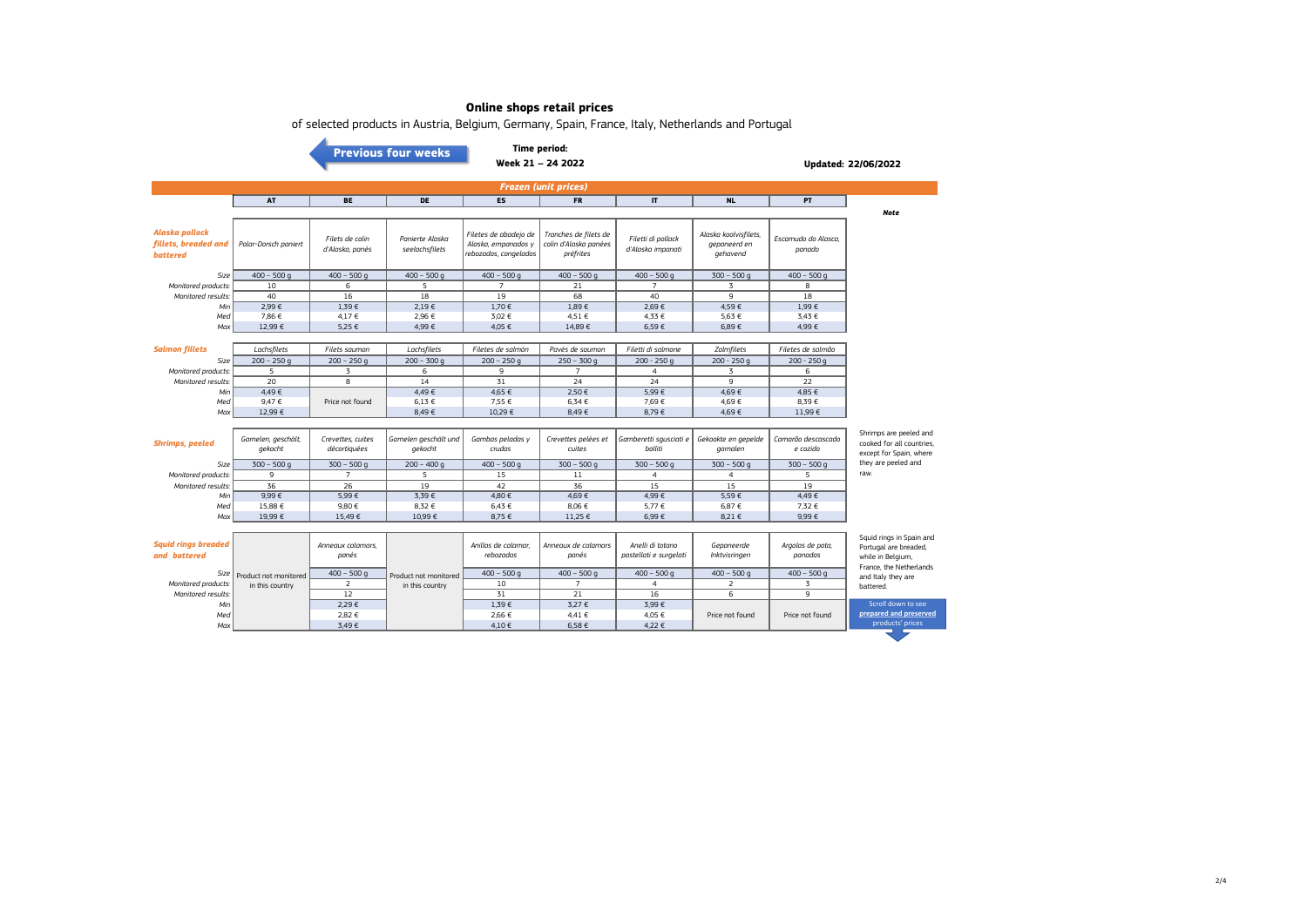| of selected products in Austria, Belgium, Germany, Spain, France, Italy, Netherlands and Portugal |  |  |  |  |  |  |  |  |
|---------------------------------------------------------------------------------------------------|--|--|--|--|--|--|--|--|
|---------------------------------------------------------------------------------------------------|--|--|--|--|--|--|--|--|

**[Previous four weeks](https://www.eumofa.eu/documents/20178/487668/W17-20_2022.pdf/0e7b64a2-f1dc-1c7a-9b99-d2acc501181e?t=1653382663063)**

#### **Time period: Week 21 – 24 2022**

**Updated: 22/06/2022**

| <b>Prepared-preserved (unit prices)</b> |                    |                     |                       |                       |                       |                            |                    |                       |                                                |  |  |
|-----------------------------------------|--------------------|---------------------|-----------------------|-----------------------|-----------------------|----------------------------|--------------------|-----------------------|------------------------------------------------|--|--|
|                                         | <b>AT</b>          | <b>BE</b>           | DE                    | <b>ES</b>             | <b>FR</b>             | $\mathbf{H}$               | <b>NL</b>          | <b>PT</b>             |                                                |  |  |
|                                         |                    |                     |                       |                       |                       |                            |                    |                       | <b>Note</b>                                    |  |  |
| <b>Anchovy fillets in</b>               | Sardellenfilets in | Filets d'anchois à  |                       | Filetes de anchoa en  | Filets d'anchois à    | Filetti di acciuga         | Ansjovisfilets in  | Filetes de anchova em |                                                |  |  |
| olive oil                               | olivenöl           | l'huile d'olive     |                       | aceite de oliva       | l'huile d'olive       | all'olio di oliva          | olijfolie          | azeite                |                                                |  |  |
| Size                                    | $100 - 200$ g      | $100 - 200$ q       |                       | $100 - 200$ a         | $100 - 200$ q         | $100 - 200$ a              | $100 - 200$ q      | $80 - 100$ a          |                                                |  |  |
| Monitored products:                     |                    | 8                   | Product not monitored | 31                    | 8                     | 13                         |                    | $\mathbf{R}$          |                                                |  |  |
| Monitored results:                      | $\overline{3}$     | 24                  | in this country       | 101                   | 24                    | 39                         | 12                 | 34                    |                                                |  |  |
| Min                                     |                    | 1,79€               |                       | 2,20 €                | 2,25 €                | 3,99€                      | 3.19E              | $1,45 \in$            |                                                |  |  |
| Med                                     | Price not found    | 3,65 €              |                       | 7,54 €                | 3,47 €                | 5,78€                      | 3,45 €             | 3,58 €                |                                                |  |  |
| Max                                     |                    | 4.70€               |                       | 24.15€                | 6,50€                 | 9.90€                      | 3,99€              | $6,39 \in$            |                                                |  |  |
|                                         |                    |                     |                       |                       |                       |                            |                    |                       |                                                |  |  |
| <b>Herring fillets</b>                  | Herring fillets in | Herring fillets in  | Herring fillets in    |                       | Herring fillets in    | Sardine fillets in olive   | Herring fillets in |                       | Herring fillets are in                         |  |  |
|                                         | tomato sauce       | vinegar             | tomato sauce          |                       | tomato sauce          | oil                        | tomato sauce       |                       | tomato sauce for all                           |  |  |
|                                         | Heringsfilets in   | Filets de hareng au | Heringsfilets         |                       | Filets de harena à la | Filetti di sardina in olio | Haringfilets in    |                       | countries, except for                          |  |  |
|                                         | Tomatensauce       | vinaigre            | tomatensauce          |                       | sauce tomate          | di oliva                   | tomatensaus        |                       | Belgium, where they are                        |  |  |
| Size                                    | $100 - 200$ q      | $300 - 500$ q       | $100 - 200$ q         | Product not monitored | $300 - 400q$          | $100 - 200$ g              | $100 - 200$ q      | Product not monitored | in vinegar. In Italy,                          |  |  |
| Monitored products:                     | 5                  | 8                   | 11                    | in this country       | $\overline{a}$        | 6                          | 9                  | in this country       | sardine fillets in olive oil<br>are monitored. |  |  |
| Monitored results:                      | 15                 | 28                  | 31                    |                       | 15                    | 15                         | 30                 |                       |                                                |  |  |
| Min                                     | $0,99 \in$         | $1,65 \in$          | 0,89E                 |                       | 1,60E                 | 0,95 €                     | $1,05 \in$         |                       |                                                |  |  |
| Med                                     | 1,89€              | 4,16€               | 1,42 €                |                       | 1.75E                 | 1,37 €                     | $1.54 \in$         |                       |                                                |  |  |
| Max                                     | 2,49€              | 6,99€               | $1.91 \in$            |                       | $1,89 \in$            | $1,74 \in$                 | $1,95 \in$         |                       |                                                |  |  |

| <b>Mackerel fillets</b> | Mackerel fillets in<br>tomato sauce | Mackerel fillets in<br>tomato sauce       | Mackerel fillets in<br>tomato sauce | Mackerel fillets in<br>tomato sauce      | Mackerel fillets in<br>tomato sauce       |                                          | Mackerel fillets in<br>tomato sauce | Mackerel fillets in oil        | Mackerel fillets are in<br>tomato sauce for all                 |
|-------------------------|-------------------------------------|-------------------------------------------|-------------------------------------|------------------------------------------|-------------------------------------------|------------------------------------------|-------------------------------------|--------------------------------|-----------------------------------------------------------------|
|                         | Makrelenfilets in<br>tomatensauce   | Filets de maquereaux<br>à la sauce tomate | Makrelenfilets in<br>tomatensauce   | Filetes de caballa en<br>salsa de tomate | Filets de maquereaux<br>à la sauce tomate |                                          | Makreelfilets in<br>tomatensaus     | Filetes de cavala em<br>azeite | countries. In Austria.<br>they are seasoned with<br>vegetables. |
| <b>Size</b>             | $120 - 180$ a                       | $120 - 180$ q                             | $80 - 200$ q                        | $80 - 200$ q                             | $120 - 180$ q                             | Product not monitored<br>in this country | $80 - 200$ g                        | $120 - 130$ q                  |                                                                 |
| Monitored products:     | 8                                   |                                           |                                     |                                          |                                           |                                          |                                     | 15                             |                                                                 |
| Monitored results: I    | 24                                  | 20                                        |                                     | 27                                       |                                           |                                          | 24                                  | 49                             |                                                                 |
| Min                     | 0.95 €                              | 0,85 €                                    |                                     | 0.74E                                    | $1,15 \in$                                |                                          | 1,21 €                              | $1.04 \in$                     |                                                                 |
| Med <sup>1</sup>        | 1.77E                               | 2.77 €                                    | Price not found                     | 1,29 €                                   | 1.50€                                     |                                          | 1,77 €                              | $2.11 \in$                     |                                                                 |
| Max <sup>1</sup>        | 2,39€                               | 3,99€                                     |                                     | 1,72 €                                   | 1,89€                                     |                                          | 1,99€                               | 3,90 €                         |                                                                 |

| Tuna                | Tung in olive oil     | Tung in brine   | Tung in olive oil     | Tung in olive oil                                  | Tung in olive oil | Tung in olive oil      | Tung in olive oil   | Tung in olive oil |                         |
|---------------------|-----------------------|-----------------|-----------------------|----------------------------------------------------|-------------------|------------------------|---------------------|-------------------|-------------------------|
|                     | Thunfisch in olivenöl | Thon au naturel | Thunfisch in olivenöl | latún en aceite de oliva la Thon à l'huile d'olive |                   | Tonno all'olio d'oliva | Tonijn in olijfolie | Atum em azeite    |                         |
| <b>Size</b>         | $2 \times 80$ a       | $150 - 200$ a   | $3 \times 80q$        | $3 \times 80$ a                                    | $100 - 120$ q     | $3 \times 80$ q        | $2 \times 80$ q     | $350 - 400$ q     |                         |
| Monitored products: |                       | 19              |                       | 27                                                 | 15                | 10                     |                     | 13                |                         |
| Monitored results:  |                       |                 |                       | 94                                                 | 47                | 30                     |                     | 42                |                         |
| Min                 |                       | 0,89€           |                       | 1,93 €                                             | 1,71€             | $2,15 \in$             | 2,99 €              | 2,69€             | Scroll down to see      |
| Med                 | Price not found       | 2,51 €          | Price not found       | 3,21 €                                             | $3.13 \in$        | 3,21 €                 | 3.53 €              | 4,77 €            | smoked products' prices |
| Max                 |                       | 3,79€           |                       | 6,99€                                              | 6,23 €            | 4,39€                  | 4,09€               | 6,49€             |                         |
|                     |                       |                 |                       |                                                    |                   |                        |                     |                   |                         |